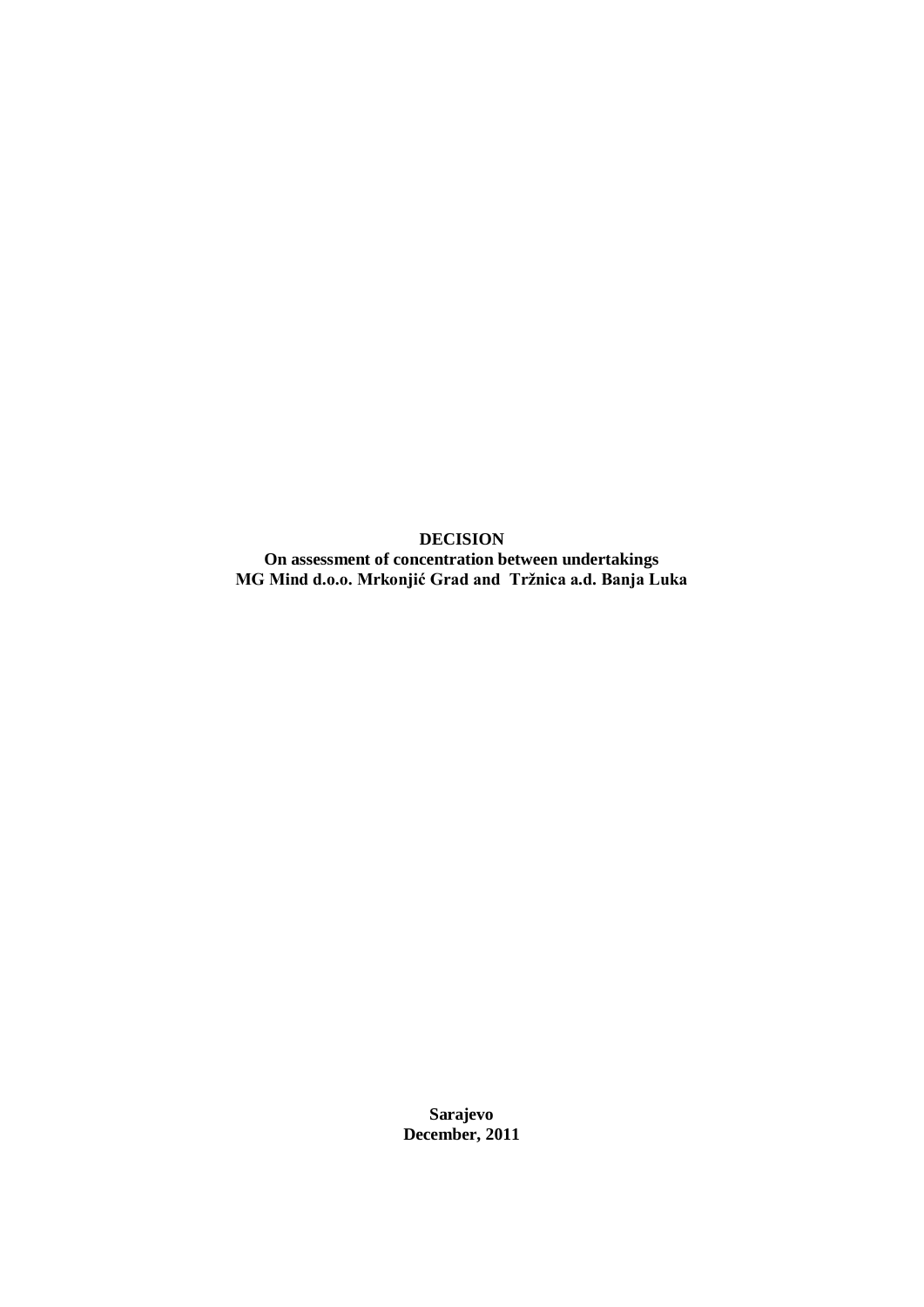## **Number: 01-26-1-014-12-II/11 Sarajevo, 8th December 2011**

Pursuant to Article 25 paragraph (1) item e), Article 42 paragraph (1) item d), in accordance with Articles 12, 14, 16 and 18 of the Competition Act. ("Official Gazette of BiH", No. 48/05, 76/07 and 80/09), solving upon Conclusion for initiation of ex officio proceedings for assessment of concentration No. 01-26-1-014-1-II/11 of  $29<sup>th</sup>$  September 2011 between MG Mind d.o.o. Mrkonjić Grad, Podbrdo bb, Mrkonjić Grad, Bosnia and Herzegovina and Tržnica a.d. Banja Luka, Ive Lole Ribara 4, Banja Luka, Bosnia and Herzegovina, Council of Competition at its  $23<sup>rd</sup>$  (twentythird) session held on  $8<sup>th</sup>$  December 2011, has issued

#### **DECISION**

- 1. Concentration created in the market of markets and market wholesale and retail trade in the Republic of Srpska, through the purchase of majority shares of the undertaking MG Mind Ltd. Mrkonjic Grad, Podbrdo bb, 70260 Mrkonjic Grad in undertaking Trznica a.d. Banja Luka, Ive Lole Ribara 4, 78000 Banja Luka, is assessed compatible.
- 2. It is determined that undertaking MG Mind.o.o. Mrkonjić Grad, Podbrdo bb, 70260 Mrkonjić Grad did not file Notification on concentration in statutory deadline, in terms of Article 16 paragraph (1) of the Competition Act, and implemented the concentration without the prior decision of the Council of Competition, in terms of Article 18 paragraph (9) of the Act.
- 3. For the infringements of the Competition Act stated in the paragraph 2 of this Decision, a fine is imposed on the undertaking MG Mind d.o.o. Mrkonjić Grad, Podbrdo bb, 70260 Mrkonjić Grad in the amount of 40.000,00 KM, which it is obliged to pay within the 8 days from the day of receipt of this Decision. In case the imposed fine is not paid in mentioned deadline, it will be charged in forced procedure with the accrued penalty interest for exceeded time limit, under the applicable regulations of Bosnia and Herzegovina
- 4. This Decision on concentration is entered in Register of concentrations.

5. This Decision is final and shall be published in Official gazette of Bosnia and Herzegovina and official gazettes of Entities and Brcko District of Bosnia and Herzegovina.

# **Exposition**

Following the information published in daily papers "Nezavisne novine" on 11<sup>th</sup> March 2011, Council of Competition carried out preliminary activities to gather the data regarding the possible concentration between undertaking MG Mind d.o.o. Mrkonjić Grad, Podbrdo bb, Mrkonjić Grad, Bosnia and Herzegovina (hereinafter: "MG Mind") and undertaking Tržnica a.d. Banja Luka, Ive Lole Ribara 4, Banja Luka, Bosnia and Herzegovina (hereinafter: "Tržnica").

According to the information published, undertaking MG Mind purchased more than 50% of the shares of the undertaking Tržnica on Banjaluka Stock Exchange on  $9<sup>th</sup>$  March 2011, thus becoming the majority owner of the mentioned undertaking with 75,345 % of the shares since up until then undertaking MG Mind already owned 24,919 % shares of the undertaking Tržnica.

Remaining 24,655% shares was owned mainly by Retirement reserve fund a.d. Banja Luka, Restitution fund of RS a.d. Banja Luka and certain natural persons.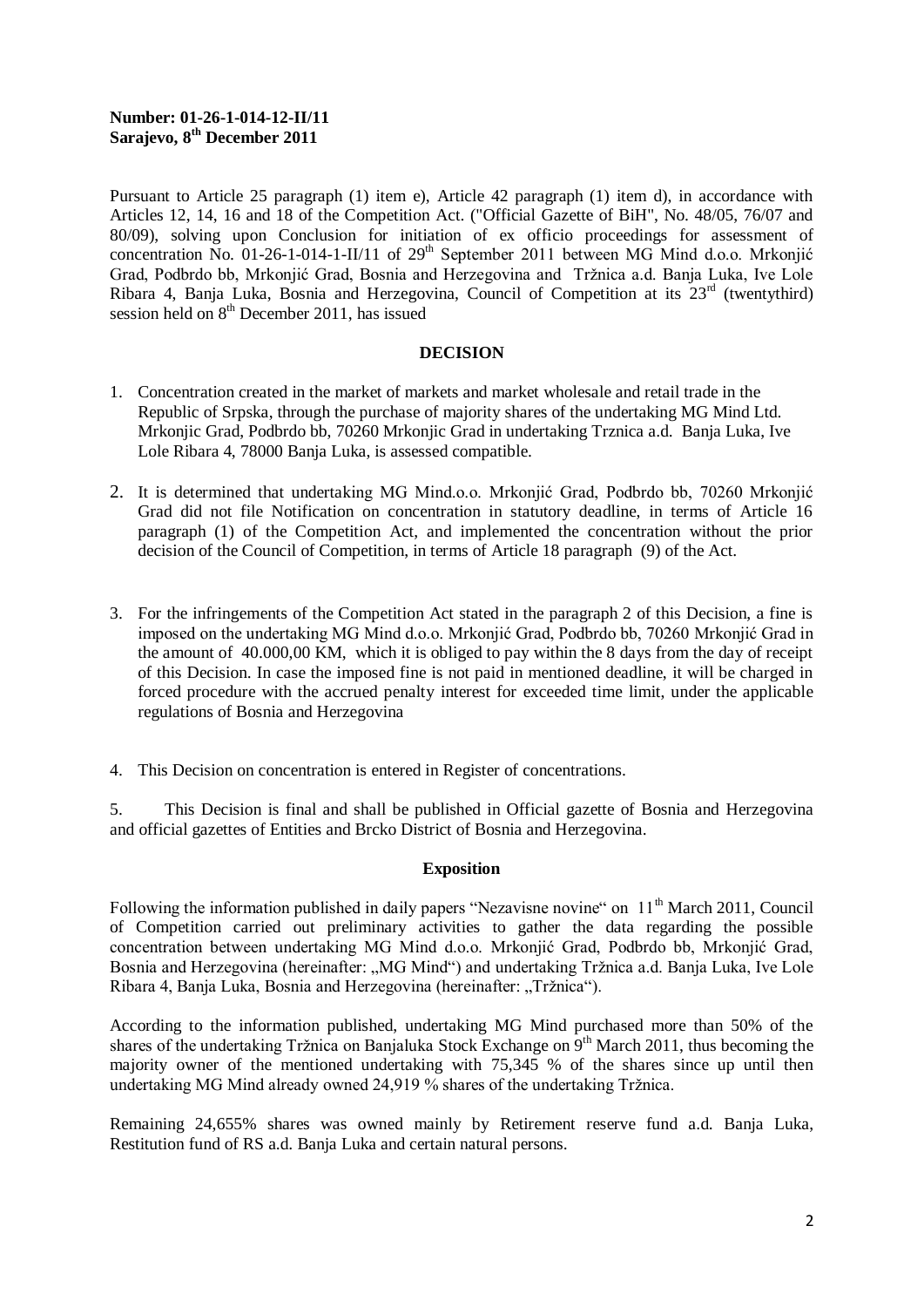In order to establish the obligation to notify the concentration, in accordance with Article 14 of the Competition Act (hereinafter: Act) Council of Competition requested from Agency for financial, informatics and mediation services Banja Luka, annual financial statements for 2010 of the undertaking MG Mind, document No.  $01-26-10-93-I/11$  of  $17<sup>th</sup>$  March 2011 as well as financial statements for the undertaking Trznica, document No.  $01-26-10-127-1-1/11$  of  $26<sup>th</sup>$  April 2011.

Analyzing gathered information, Council of Competition estimated that there is a reasonable doubt that concentration between undertakings MG Mind and Tržnica has not been notified, i.e. implemented in accordance with the Act, and therefore issued a Conclusion on initiation of ex officio proceedings on assessment of the concentration No. 01-26-1-014-1-II/11 of  $29<sup>th</sup>$  September 2011 (hereinafter: Conclusion).

Council of Competition sent the Conclusion to the undertaking MG Mind for its answer, document No. 01-26-1-014-5-II/11 of 29<sup>th</sup> September 2011, in accordance with the Article 33 of the Act and in terms of Article 30 of the Act and Articles 9, 10 and 11 of the Decision on notification and criteria for assessment of concentration of undertakings ("Official Gazette of BiH", No. 34/10) and requested submission of relevant documentation and information.

Council of Competition received the submission of undertaking MG Mind No. 01-26-1-014-6-II/11 of  $20<sup>th</sup>$  October 2011, whereby it asked for the extension of deadline for submission of the answer and the documentation, in terms of Article 33 paragraph (3) of the Act, after which Council f Competition approved the extension of deadline for submission of the answer and the documentation for additional 10 days, document No. 01-26-1-014-7-II/11 of  $26<sup>th</sup>$  October 2011.

Undertaking MG Mind submitted its answer and partially requested information and data in prescribed deadline, document No. 01-26-1-014-8-II/11 of  $2<sup>nd</sup>$  November 2011 and submission No. 01-26-1-014-9-II/11 of  $10<sup>th</sup>$  November 2011, after which Council of Competition again requested documentation and data, document No.  $01-26-1-014-10-11/11$  of  $11<sup>th</sup>$  November 2011. Undertaking MG Mind sent requested documentation, submission No. 01-26-1-014-11-II/11 of  $17<sup>th</sup>$  November 2011.

In the answer to the Conclusion, it is stated inter alia, that undertaking MG Mind considers that participants to the concentration had relatively small shares of the turnover earned through sale of assortment of goods for households and white technique, in the total earned annual turnover, indirectly mentioning this as the reason for not filing the notification to the Council of Competition.

Having analyzed all the gathered information in the process of concentration assessment, Council of Competition established the following facts:

# **1. Participants to teh concentration**

Participants to the concentration are undertakings MG Mind d.o.o. Mrkonjić Grad, Podbrdo bb, Mrkonjić Grad, Bosnia and Herzegovina and Tržnica a.d. Banja Luka, Ive Lole Ribara 4, Banja Luka, Bosnia and Herzegovina

# **1.1. MG Mind**

Undertaking MG Mind d.o.o. Mrkonjić Grad, Podbrdo bb, Mrkonjić Grad is enterd into court register of the Regional court in Banja Luka under No.: 1-11812-00, with written and paid capital of 687.736,00 KM.

Founder and owner of the undertaking MG Mind is natural person Mladen Milanović, Jovana Cvijića bb, Mrkonjić Grad who is also owner of 64,88% shares of the undertaking Mrkonjić putevi a.d. Mrkonjić Grad and 100% shares of the undertaking Merkur a.d. Banja Luka.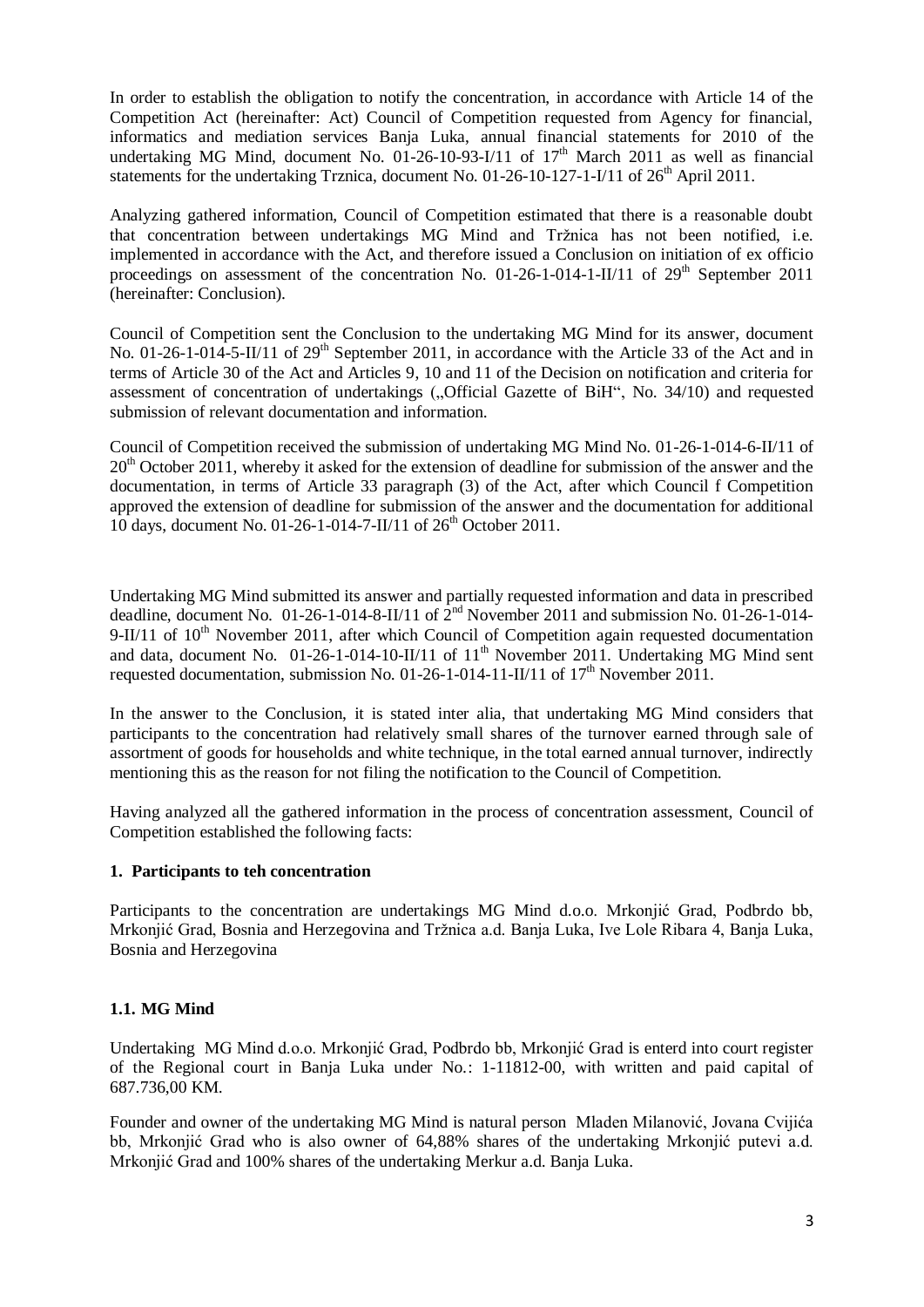Seat of the undertaking MG Mind is in Mrkonjic Grad, and it has its retail facilities in Banja Luka, Ribnik, Bijeljina, Brčko Distrikt, Prnjavor and Doboj. Currently it employs app. 170 employees.

Main registered activities of the undertaking MG Mind are retail of electrical devices and white technique, maintain ace and protection of roads. In sale assortment of white technique and electric devices it offers products of producers: Alfa Plam Vranje, Gorenje, Končar, Samsung etc.

Business branch Putevi Prnjavor, which deals with maintenance and construction of roads is also a part of the company.

## **1.1.1. Affilitates of the undertaking MG Mind**

Undertaking MG Mind is the owner of 29,75% shares of the undertaking Bosna trgovina a.d. Banja Luka, 68,39% shares of the undertaking Šumaprodukt a.d. Trebinje and 100% shares of the undertaking Atom mind d.o.o. Beograd (which owns  $70\%$  shares of the undertaking  $\check{Z}$ elnid a.d. Beograd).

Undertaking Bosna trgovina a.d. Banja Luka, Kralja Petra I Karađorđevića 97, 78000 Banja Luka operates in the field of wholesale and retail sale.

Undertaking Šumaprodukt a.d. Trebinje, Trg Petral 1, 89000 Trbinje, is entered in Court Register of the Main Court in Trebinje under No.: Fi-56/05 of 4<sup>th</sup> April 2005, No. of registry: Ru-1-1735-00.

Main activity of the undertaking Šumaprodukt a.d. Trebinje is processing industry.

Undertaking Atom Mind d.o.o., Grahovska 27, 11000 Beograd, Republic of Serbia is founded by undertaking MG Mind, entered in Agency for economic register in Belgrade under No. 20472286, pursuant to Decision No. 136424/2008.

Main registered activity of the undertaking Atom Mind d.o.o. is lease of its own or leased real estates and their management.

Undertaking Želnid a.d. Beograd, Nemanjina 6, 11000 Beograd is entered in Agency for economic register in Belgrade under No 07006829, pursuant to Decision No. 12397/200.

Main activity of the undertaking Želnid a.d. Beograd is publishing of books, brochures and other publications.

#### **1.2. Tržnica**

Undertaking for trade services and trade Tržnica a.d. Banja Luka, Ive Lole Ribara 4, Banja Luka is entered in Court Register f the Main Court in Trebinje under No.: 1-42-00 on 5th September 2001.

Founders of the undertaking Tržnica are shareholders according to the list of Central Registry of Securities a.d. Banja Luka with founding capital of KM 26.227.899,00.

In the shareholder structure of the undertaking Trznica, before the implementation of the concentration, undertaking MG Mind owned 24,919% shares, undertaking Damjan d.o.o. Banja Luka 17,378% shares, while other shares were owned by Penzioni rezervni fond a.d. Banja Luka, Fond za restituciju RS a.d. Banja Luka and some natural persons.

Main registered activities of the undertaking Trznica are services of markets, wholesale and retail sale of consumer goods, catering services and transport for its own needs and needs of other legal and natural persons. Market services include lease of stands and business facilities for sale of agricultural products, lease of space for cattle market, second hand market, car market and wholesale market.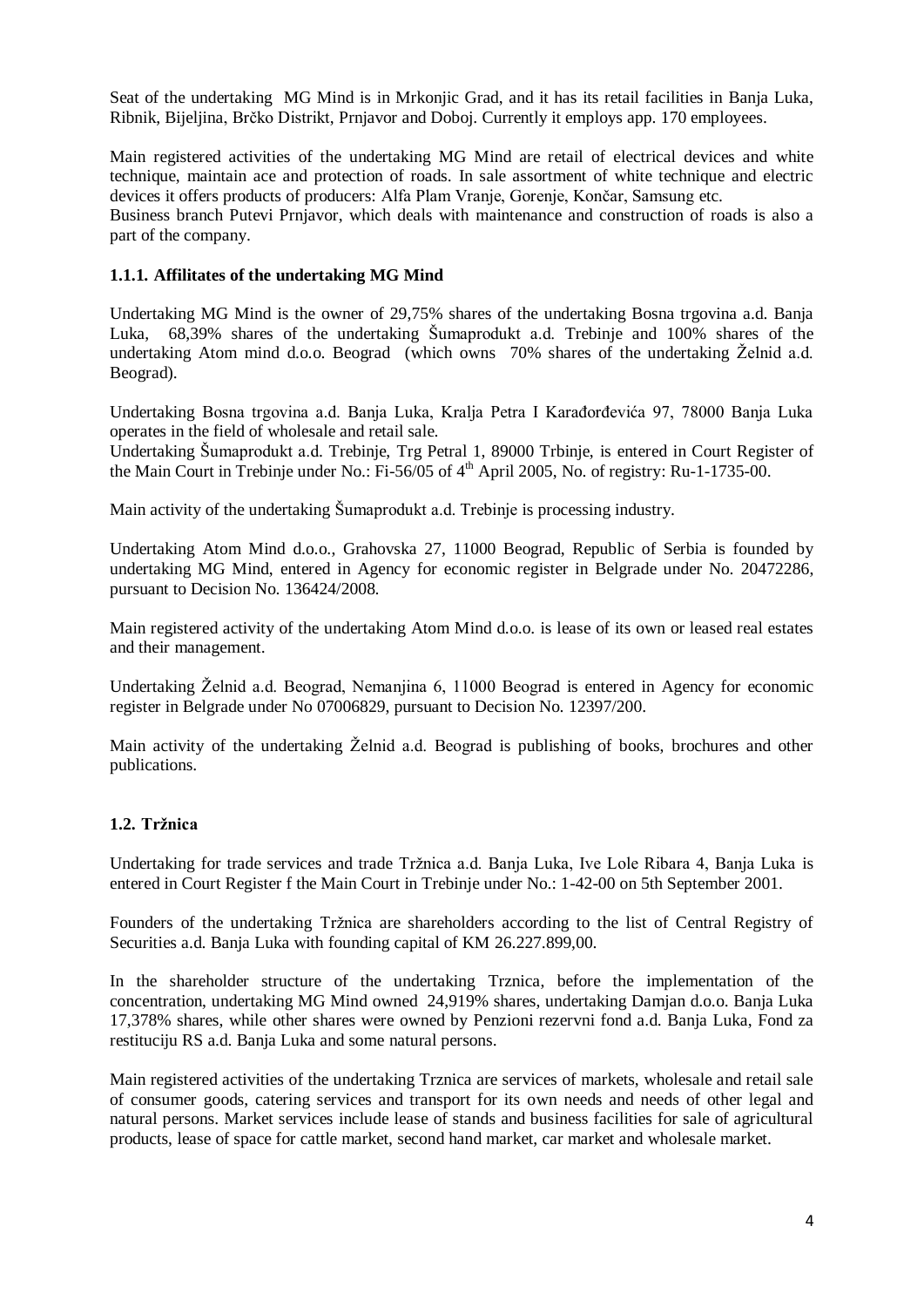Wholesale and retail market services are offered inside Market Centre "Gradska tržnica", "Nova pijaca", Tržnica and stočna pijaca Kotor Varoš, stočna pijaca Bronzani Mejdan and Tržni centar Istočno Novo Sarajevo.

# **1.2.1. Affiliates of the undertaking Tržnica**

Undertaking Tržnica is the owner of the undertaking PSC TAM a.d. Banja Luka with 83,33% shares.

Undertaking PSC TAM a.d. Banja Luka, Ulica Branka Popovića br. 312, 78000 Banja Luka is entered in Court Register of Main Court Banja Luka under number: 1-278-00, pursuant to Decision No.: U/I1568/2002 of 4<sup>th</sup> September 2001.

Main activity of the undertaking PSC TAM a.d. Banja Luka is maintenance and service of motor vehicles.

## **2. Obligation to notify the concentration**

The obligation to notify concentration of undertakings exists if the cumulative requirements of Article 14 paragraph (1) items a) and b) of the Act are fulfilled, i.e. if total annual turnover of all parties to the concentration realized through the sale of goods and / or services on the world market is KM 100,000,000.00 according the balance of the year preceding the concentration, and if the total annual turnover of at least two parties to the concentration realized through the sale of goods and / or services on the market of Bosnia and Herzegovina is at least KM 8,000,000.00 in the final account in the year preceding the concentration, or if their combined share in the relevant market is greater than 40.0%.

Total annual turnover of the undertakings parties to the concentration as of  $31<sup>st</sup>$  December 2010:

|            |                     | Table.                   |
|------------|---------------------|--------------------------|
|            | <b>MG Mind</b>      | Tržnica                  |
|            | KM                  | KM                       |
| World      | ∖∗′<br>$\cdot\cdot$ | $\overline{\phantom{0}}$ |
| <b>BiH</b> | ۱*<br>$\cdots$      | \*<br>ا ۱۰۰              |

Source: data from Notification and relevant documentation

Annual turnovers of the participants to the concentration represent total turnovers (without value added tax and other taxes directly related to the participants to the concentration on the market of Bosnia and Herzegovina), in terms of Article 9 item h) of the Decision on notification and criteria for assessment of concentration of undertakings (Official Gazette of BiH, No. 34/10).

Council of Competition has determined that undertakings, parties to the concentration in 2010, earned total turnover which makes the notification of the concentration obligatory, in accordance with Article 14 paragraph (1) item b) of the Act.

# **3. Legal framework of the concentration assessment**

In the process of the concentration assessment, Council of Competition has applied provisions of the Act, Decision on the notification and criteria for the assessment of concentrations of undertakings, Decision on determining relevant market (''Official Gazette of BiH'', No. 18/06 and 34/10) and Law on administrative procedure (''''Official Gazette of BiH'', No. 29/02, 12/04, 88/07 and 93/09).

#### **4. Legal basis and form of concentration**

**<sup>.</sup>**  $(1)$  - Data represent business secret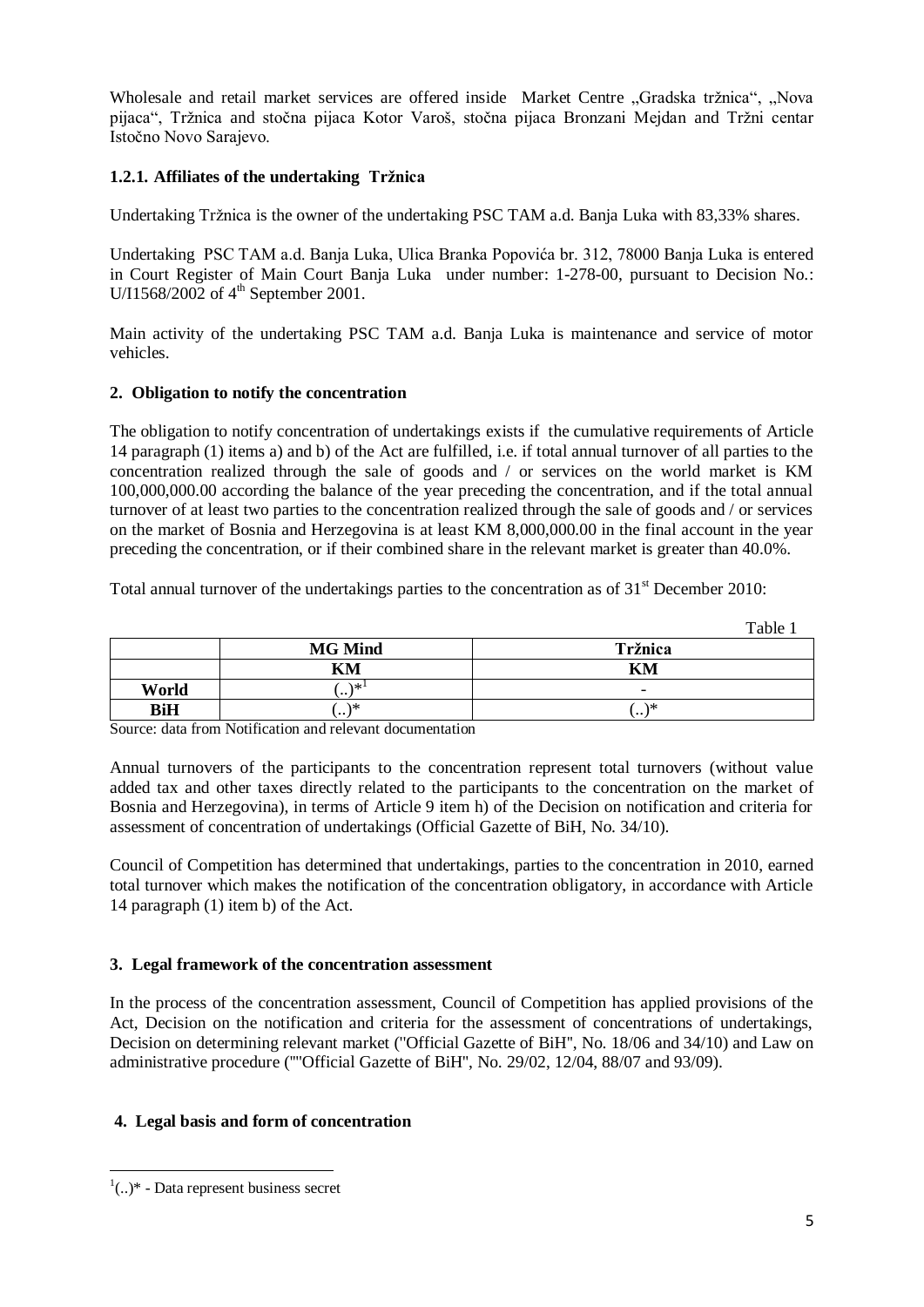Undertaking MG Mind published the Notice on acquiring shares of the undertaking Tržnica on  $15<sup>th</sup>$ March 2011, which derives the obligation to publish takeover offer for takeover of all shares with voting rights, after which it published Public offer for takeover of all shares with voting rights of the undertaking Trznica on 13<sup>th</sup> April 2011.Public offer expired on  $13<sup>th</sup>$  May 2011, without any changes to the initial takeover offer.

On this occasion undertaking MG Mind took over 3.493.973 shares. After the offer expired, undertaking MG Mind owned 23.255.508 voting right shares of the undertaking Tržnica, i.e. with 88,6671% of total number of issued shares with voting rights.

Legal form of the concentration, in accordance with Article 12 paragraph (1) item b) 1) of the Act is acquisition of control of one undertaking over other undertaking, i.e. part of other undertaking and purchase of majority shares.

## 5. **Relevant market**

The relevant market, in terms of Article 3 of the Act and Articles 4 and 5 of the Decision on determining the relevant market, is the market of certain products / services that are the subject of business operation in a particular geographic market.

According to Article 4 of the Decision on determining the relevant market, relevant market comprises all products and / or services that consumers and / or users consider mutually substitutable, under acceptable conditions, especially bearing in mind their essential characteristics, quality, common purpose, usage, sale conditions and prices.

Furthermore, according to Article 5 of the Decision on the determining the relevant market, the relevant market in the geographical sense includes the whole or a substantial part of the territory of Bosnia and Herzegovina in which the undertakings operate in the sale and / or purchase of the relevant product under equal or sufficiently homogeneous conditions and which are significantly different from the conditions of competition on neighboring geographic markets.

Relevant market according to the subject of operation of participants to the concentration is the market of services of wholesale and retail market, while relevant market according to the territory is territory of Republic of Srpska.

Pursuant to the above mentioned, relevant market of the concentration is determined to be market of services of wholesale and retail market on territory of Republic of Srpska.

### **6. Assessment of the concentration**

Having analyzed relevant data, Council of Competition estimated that, in terms of Article 17 of the Act, the concentration will have certain long term positive economic effects on services of wholesale and retail market on territory of Republic of Srpska, by improvement of quality of the existing and gaining of new and increase of usability of existing resources.

Council of Competition assessed the concentration compatible, and in terms of Article 18 paragraph (2) item a) of the Act, made a decision as mentioned in the operative part of this Decision.

#### **7. Fine**

Having analyzed gathered data, Council of Competition established that concentration was implemented without the prior decision of the Council of Competition, in terms of Article 18 paragraph (9) of the Act, determining the compatibility of the concentration from Article 12 and 14 of the Act.